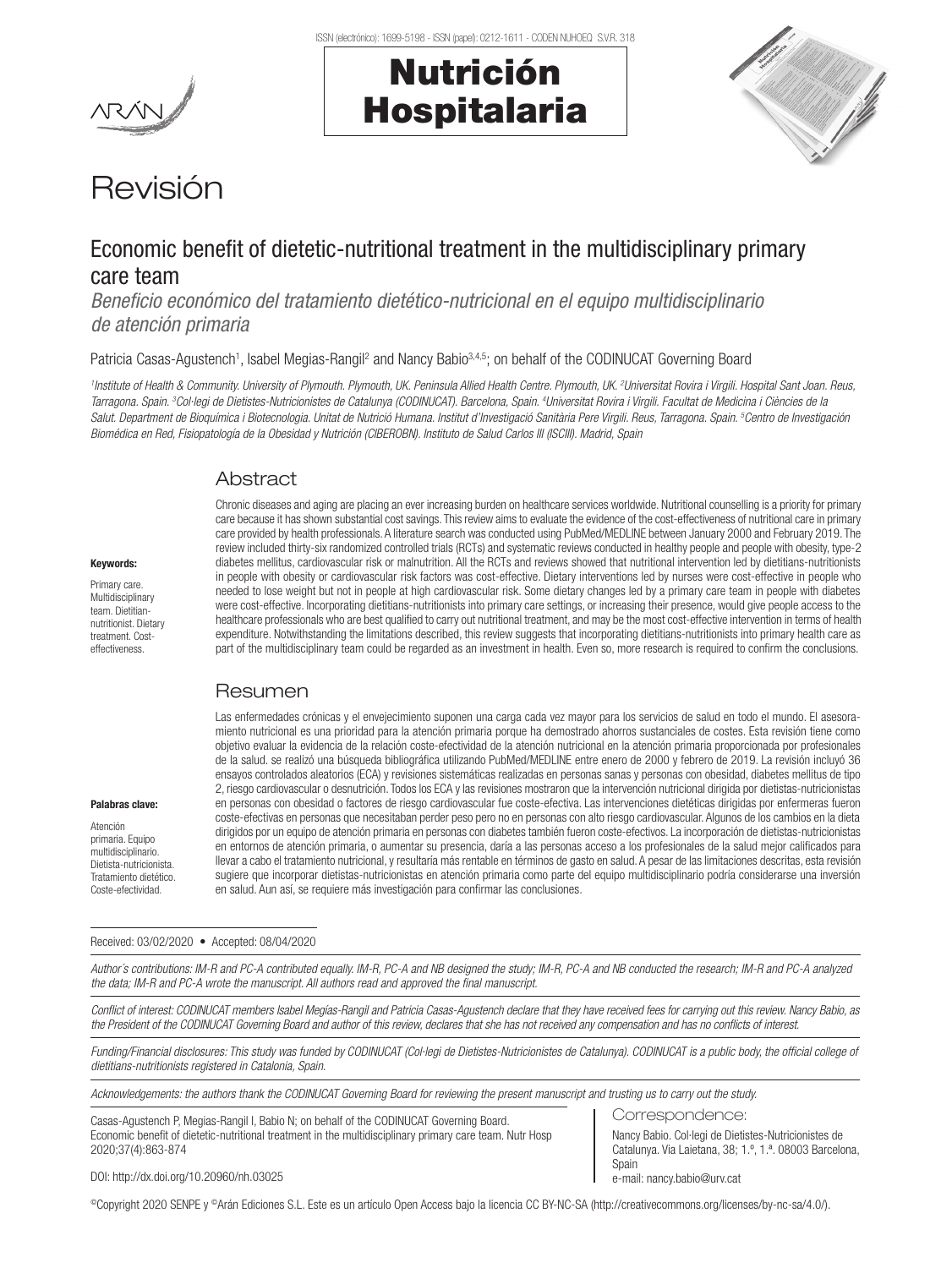## **INTRODUCTION**

Strong primary health care is the foundation a well-performing health system requires if it is to produce better health outcomes and greater social value (1). An increasing prevalence of chronic and non-communicable diseases (e.g., obesity, cardiovascular disorders, cancer, etc.), together with the increase in aging, are placing an ever increasing burden on healthcare services worldwide. Rethinking the primary care model to include multidisciplinary teams is vital if quality and efficiency are to improve (2).

In a multidisciplinary context, nutritional care is a priority in primary health care. However, despite the evidence that dietary counselling not only prevents chronic diseases but also improves their management and the quality of life of an ageing population, there are fewer dietary health professionals in primary care than other professionals. In countries such as Argentina, Australia, Canada, The Netherlands, New Zealand, United Kingdom (UK) and the United States of America (USA) dietitians-nutritionists have already been incorporated into the health system, where they are the leading agents in charge of dietetic and nutritional care to promote health and to prevent and treat diseases (3). However, only 3 % to 16 % of dietitians-nutritionists in Australia (4), Canada (5), New Zealand (6), UK (7), and the USA (8) are registered to work in primary care, while in The Netherlands this percentage is 55 % (9). There are some obstacles to dietitians-nutritionists providing nutritional care in primary health care. For example, traditionally, general practitioners and nurses have provided nutritional care despite their not being experts in nutritional counselling and not having enough time to do it (10,11), and in some countries there is a limited access to these treatments (9).

Several studies have shown that incorporating dietitians-nutritionists into primary care results in substantial savings in medication, medical visits, and hospital admissions. For example, in New Zealand, for every dollar invested in dietary treatment there is a saving of \$ 6.40 in medication and hospital care (12). In people with hypercholesterolaemia, each dollar spent on dietary counselling saves \$ 5 in statin therapy and other interventions (13). The Dutch Dietitian Association has demonstrated that for each euro invested in dietary treatment savings of up to  $\epsilon$  4 on other healthcare costs are obtained (14). In Spain, the College of Dietitians-Nutritionist of Catalonia (CODINUCAT) and the Spanish Association of Dietitians-Nutritionists (AEDN) have made great efforts to raise the figure of dietitians-nutritionists incorporated into primary care in Catalonia. In 2008 and 2009 they proposed including dietitians-nutritionist in the Catalan and the Spanish Health Systems (15,16). However, currently, dietitians-nutritionists are not included in the services of the Catalan and the Spanish primary care systems. There are only isolated experiences in primary care centres managed by private companies that offer dietetic and nutrition services through self-management systems or through complementary health services that are not funded by the public purse. In Spain, the PREDIMED (Prevention with the Mediterranean Diet) study, which has become a worldwide reference, has shown that a dietary intervention with the Mediterranean diet carried out by a dietitian-nutritionist in primary care can reduce the risk of

cardiovascular disease and associated mortality by 30 % (17). However, this study did not assess cost-effectiveness.

Therefore, primary care should consist of multidisciplinary teams that include dietitians-nutritionists (2). The aim of this review was to evaluate the cost-effectiveness of the nutritional care provided by dietitians-nutritionists or other health professionals in Primary Health Care to prove the importance of nutritional treatment and the incorporation of dietitians-nutritionists in the primary care system in Spain.

#### MATERIALS AND METHODS

The main purpose of this paper was to systematically review the studies that have analyzed the cost-economic benefits of dietary treatment in Primary Health Care. A literature search was carried out in PubMed/MEDLINE for all systematic reviews and randomized controlled trials (RCTs) published between January 2000 and February 2019. The strategy was to search for all articles on the economic benefits of dietary/nutritional treatment in primary care. We conducted the search with the following key words: *Diet Therapy* or *Nutritionists* or *Diet* or *Dietician* or *Diet Therapy* or *Dietary Treatment*  or *Dietary Intervention* or *Diet Advice* or *Diet Intervention* or *Dietary Counseling* or *Nutritional Counseling* or *Nutritional Intervention* or *Dietetic* or *Dietitian* or *Nutritional Treatment* or *Dietary Treatment* or *Lifestyle Intervention*; and *Primary Health Care* or *General Practice* or *Primary Care* or *Primary Health Care* or *General Practice*; and *Cost-Benefit Analysis* or E*conomic Savings* or *Cost Savings* or *Cost Effectiveness* or *Cost Benefit*. The search was limited to English-language papers and conducted by two independent investigators. All titles and abstracts were analyzed in order to determine which studies matched the established criteria. Finally, a manual search for cited references and other documents of interest was performed.

#### RESULTS

A flow chart of the literature selection process is shown in figure 1. A total of 36 RCTs and/or systematic reviews were included.

## STUDIES ON WEIGHT EXCESS AND COST BENEFIT OF DIETETIC/NUTRITIONAL TREATMENT

The studies reporting on the cost-benefit analysis of dietetic treatment in overweight patients are shown in table I. Three of them are reviews or systematic reviews (18-20), one is a cost-benefit analysis (14), and eight are RCTs (21-29). The reviews included studies conducted by several health professionals; the cost-benefit analysis assessed the benefits of having a dietitian-nutritionist treating subjects with overweight/obesity and associated comorbidities; and, among the eight RCTs, only one was led by dietitians-nutritionists (29) and the others by several health professionals (18), weight-loss coaches (23), phycologists (25), nurses (26), or a non-specified primary care team (24).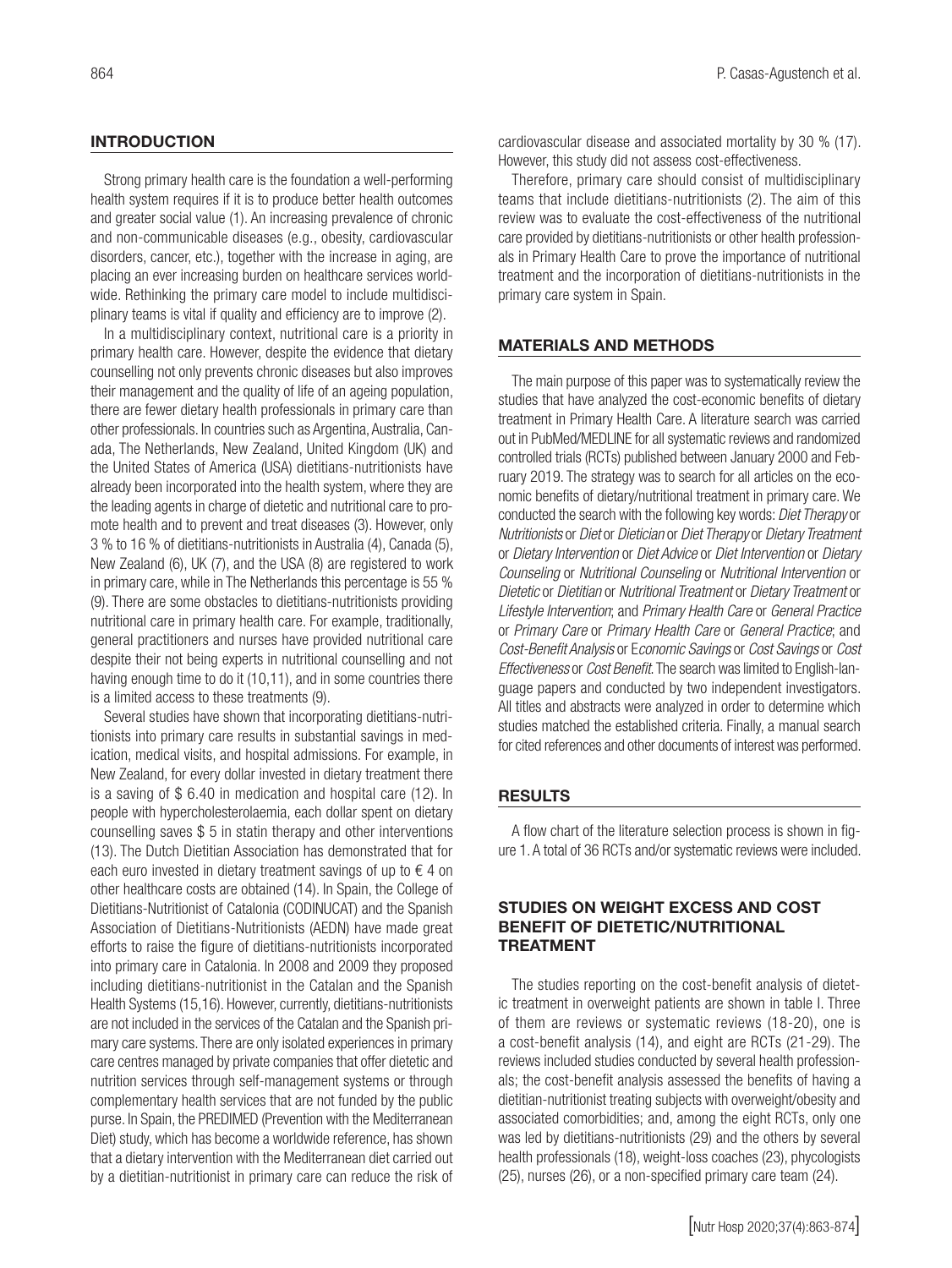

### Figure 1.

Flowchart of the literature selection process.

| <b>Study</b>                                                                       | Type of<br>study                                              | <b>Professionals</b><br>responsible for<br>the intervention<br>program | Sample size<br>Follow-up time                                       | <b>Description</b>                                                                                                                                                                                            | <b>Results</b>                                                                                                                                                                                                                                                                    |
|------------------------------------------------------------------------------------|---------------------------------------------------------------|------------------------------------------------------------------------|---------------------------------------------------------------------|---------------------------------------------------------------------------------------------------------------------------------------------------------------------------------------------------------------|-----------------------------------------------------------------------------------------------------------------------------------------------------------------------------------------------------------------------------------------------------------------------------------|
| Loveman et al,<br>2011<br><b>United States</b><br>of America and<br>United Kingdom | Systematic<br>review of<br>randomized<br>controlled<br>trials | Several health<br>professionals                                        | 12 randomized<br>controlled trials, only<br>2 with economic<br>data | 1. CLS vs. no treatment<br>2. CLS vs. UC                                                                                                                                                                      | 1.0.056 QALY gain. Cost reduction: £27.<br>Cost-effectiveness ratio (ICER): - £ 473/QALY<br>gained (costs reduction).<br>2.0.24 QALY gained. Extra costs: US \$ 3,080.<br>Cost- effectiveness ratio (ICER): US \$ 60,390<br>(£36,000)/LYG and US \$12,640<br>(£7,600)/QALY gained |
| Lammers et al.<br>2012<br>The Netherlands                                          | Cost-benefit<br>analysis                                      | Dietitian-nutritionist                                                 |                                                                     | Dietary nutritional treatment                                                                                                                                                                                 | Benefits $\epsilon$ 0.4-1.9 billion in 5 years.<br>For every $\epsilon$ 1 invested, society receives<br>€ 14-63: € 56 in health improvement (QALY),<br>€ 3 in savings (medication, hospital admissions)<br>and $\epsilon$ 4 in labor productivity                                 |
| Fuller et al, 2013<br>Australia, United<br>Kingdom and<br>Germany                  | Randomized<br>controlled<br>trial                             | Commercial program                                                     | $N = 772$ adults.<br>12 months follow-up                            | UC vs. Weight Watchers                                                                                                                                                                                        | Costs per kg lost per year:<br>UC: USD 138 A, 151 UK and 133 G.<br>Weight Watchers: USD 122 A, 90 UK and 180 G.<br>ICER WW vs. UC: USD 18 266 A, 12 100 UK<br>and 40 933 G                                                                                                        |
| Hollinghurst et al,<br>2013<br>England                                             | Randomized<br>controlled<br>trial                             | Not specified                                                          | Children with obesity<br>$(N = 143)$ .<br>12 months follow-up       | a) Hospital multidisciplinary<br>team with dietitian-nutritionist<br>(control group, 2 branches)<br>vs. b) Nurses in primary care<br>replicating control<br>vs. c) Intensive program<br>behavior modification | Cost per child: a) $£$ 263 and $£$ 209,<br>b) £ 301, c) £ 1,749<br>Reduction in BMI: a) 0.15 and 0.14,<br>b) 0.17, c) 0.40                                                                                                                                                        |

*(Continuation in the next page)*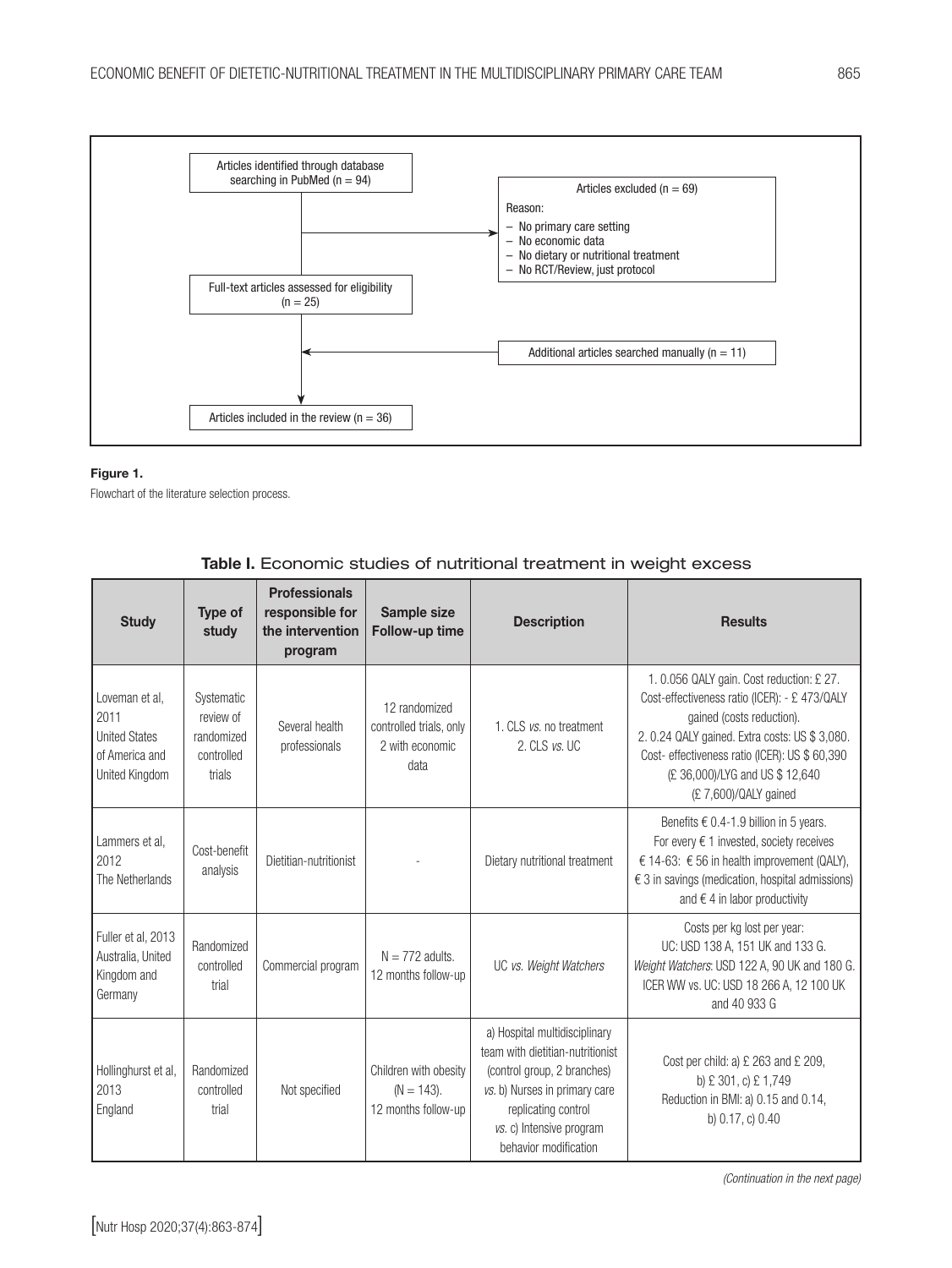| <b>Study</b>                                                                   | Type of<br>study                                | <b>Professionals</b><br>responsible for<br>the intervention<br>program | Sample size<br>Follow-up time                                                                                                                              | <b>Description</b>                                                                                                                                                                                     | <b>Results</b>                                                                                                                                                                                                                                                                                                                                         |
|--------------------------------------------------------------------------------|-------------------------------------------------|------------------------------------------------------------------------|------------------------------------------------------------------------------------------------------------------------------------------------------------|--------------------------------------------------------------------------------------------------------------------------------------------------------------------------------------------------------|--------------------------------------------------------------------------------------------------------------------------------------------------------------------------------------------------------------------------------------------------------------------------------------------------------------------------------------------------------|
| Tsai et al, 2013<br><b>United States</b><br>of America                         | Randomized<br>controlled<br>trial               | Weight loss coach                                                      | $UC (N = 130)$ , short<br>dietetic advice in<br>$CLS (N = 131),$<br>improved short<br>dietetic advice in<br>$CLS (N = 129).$<br>2 years follow-up          | UC (quarterly visits in PC) vs.<br>short dietetic advice in CLS<br>(+ monthly dietetic advice) vs.<br>improved short dietetic advice in<br>CLS (+ monthly dietetic advice<br>+ drugs/meal substitutes) | Costs $+$ \$ 292 per lost kg per year in the<br>improved dietetic advice group vs. UC.<br>QALY gained with no significant differences,<br>so that the program could be profitable in the<br>long term                                                                                                                                                  |
| Robertson et al,<br>2014<br>United Kingdom                                     | Systematic<br>review                            | Several health<br>professionals                                        | 26 studies, only<br>5 with economic<br>data; only 3<br>with nutritional<br>intervention                                                                    | 1. CLS vs. UC<br>2. Dietitian /Doctor vs. UC<br>3. CLS vs. UC                                                                                                                                          | 1. Cost- effectiveness: ICER < 2000 CHF<br>(Swiss francs) or £ 1,000/QALY. 92-98 %<br>probability being cost-effective at a WTP<br>of 1,000 CHF/QALY gained.<br>2. + 0.0002 LYG/+ 0.1210 LYG.<br>No data QALY/WTP.<br>3. No data QALY/WTP                                                                                                              |
| Tsai et al, 2015<br><b>United States</b><br>of America                         | Randomized<br>controlled<br>trial               | Not specified. Primary<br>care team                                    | $N = 79.$<br>18 months follow-up                                                                                                                           | 6 months intensive treatment<br>in CLS, lately randomization<br>to standard or intensive<br>maintenance                                                                                                | No change in costs of medication between<br>groups.<br>No other economic data                                                                                                                                                                                                                                                                          |
| McRobbie et al,<br>2016<br>United Kingdom                                      | Randomized<br>controlled<br>trial               | Psychologists                                                          | $N = 330$ . Weight<br>loss program<br>$(N = 220)$ vs.<br>nurses intervention<br>$(N = 110)$ .<br>12 months follow-up                                       | Weight loss program (1 week<br>session/8 weeks) vs. nurses<br>intervention (4 sessions in 8<br>weeks with CLS)                                                                                         | Weight loss program costs £ 195 vs. £ 176<br>nurses' intervention, per person.<br>+ 0.0104 QALY in weight loss program.<br>No differences with UC (nurses' usual<br>intervention £80).<br>ICER £7,742/QALY; probability 68-77 % of<br>weight loss program of being the most cost-<br>effective intervention                                            |
| Little et al, 2016<br>England                                                  | Randomized<br>controlled<br>trial               | <b>Nurses</b>                                                          | Control group<br>$(N = 279)$ , web +<br>follow-up by nurses<br>$(N = 269)$ or web +<br>remote follow-up by<br>nurses ( $N = 270$ ).<br>12 months follow-up | Dietetic intervention $+$ nurse<br>follow-up (control group); web<br>dietetic intervention $+$ nurses<br>follow-up, or web dietetic<br>$intervention + remote nurse$<br>follow-up                      | Costs + $£$ 18/kg (web + nurses) and - $£$ 25/kg<br>(web $+$ remote).<br>88-98 % probability of being cost-effective with<br>a threshold of £100/kg lost                                                                                                                                                                                               |
| Flodgren et al,<br>2017<br><b>United States</b><br>of America and<br>Australia | Review of<br>randomized<br>controlled<br>trials | Several health<br>professionals                                        | 12 randomized<br>controlled trials,<br>only 2 with<br>economic data                                                                                        | 1. a) UC vs. email<br>b) UC vs. telephone<br>intervention.<br>2. a) UC vs. dietitian-nutritionist<br>b) UC vs. dietitian-nutritionist<br>$+$ doctor                                                    | 1.a) Cost USD 42.18 (UC) vs. USD 50.45 (email)<br>Cost/kg lost USD 71.50 (UC) vs. USD 72.08<br>(email)<br>1.b) Cost USD 42.18 (UC) vs. USD 39<br>(telephone)<br>Cost/kg lost USD 71.50 (UC) vs. USD 132.70<br>(telephone)<br>2.a) Cost USD 23.12 (UC) vs. USD 64.21<br>(dietitian)<br>2.b) Cost USD 23.12 (UC) vs. USD 88.61<br>$(dietitian + doctor)$ |

# Table I (Cont.). Economic studies of nutritional treatment in weight excess

*(Continuation in the next page)*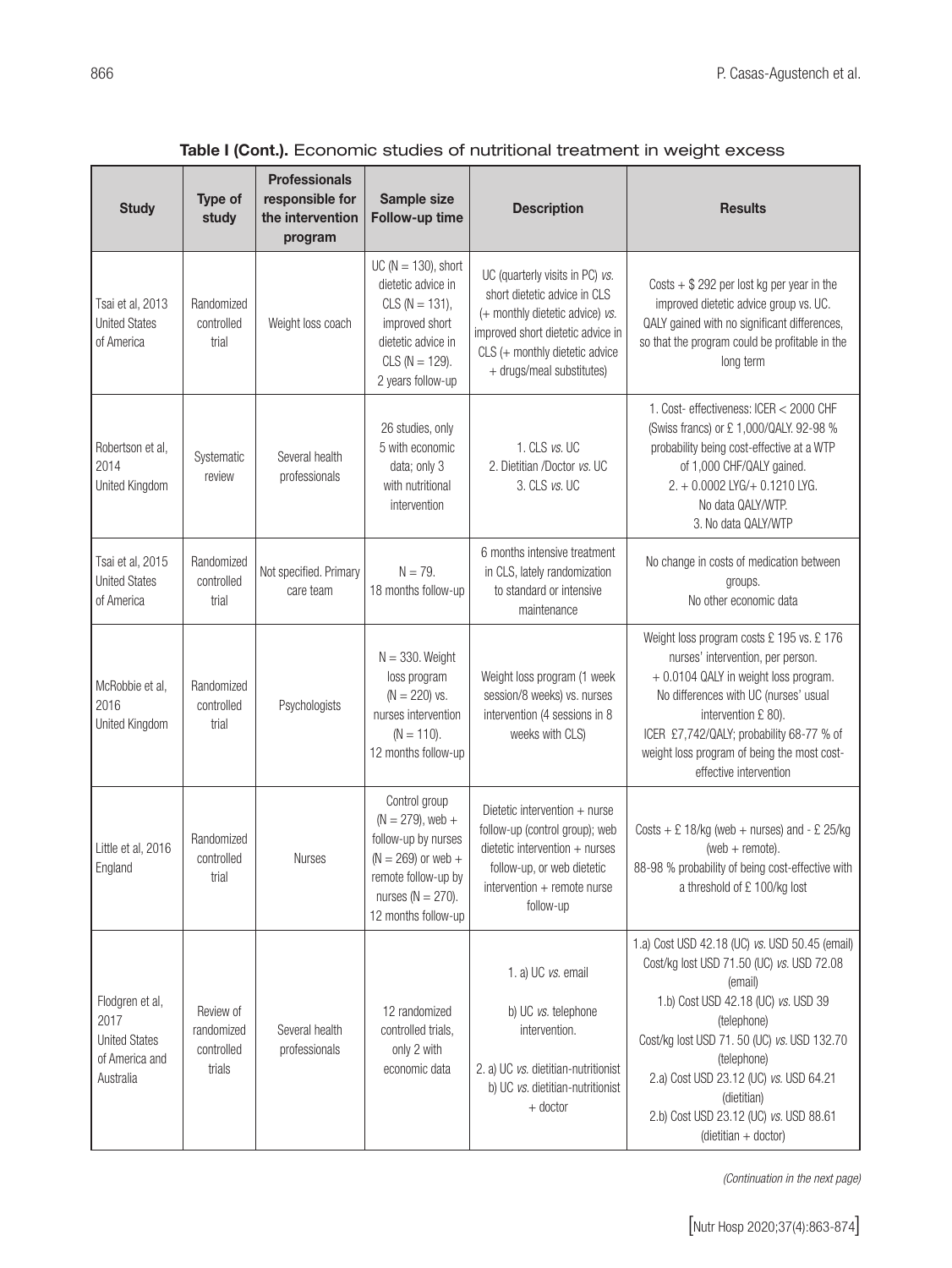| <b>Study</b>                               | <b>Type of</b><br>study           | <b>Professionals</b><br>responsible for<br>the intervention<br>program | Sample size<br>Follow-up time                                                                                             | <b>Description</b>                      | <b>Results</b>                                                                                                                                               |  |
|--------------------------------------------|-----------------------------------|------------------------------------------------------------------------|---------------------------------------------------------------------------------------------------------------------------|-----------------------------------------|--------------------------------------------------------------------------------------------------------------------------------------------------------------|--|
| Robertson et al,<br>2017<br>United Kingdom | Randomized<br>controlled<br>trial | Facilitators/coaches;<br>several health<br>professionals               | Children of<br>6-11 years with<br>overweight/<br>obesity. 15 families<br>$(N = 128$ children).<br>12 months follow-<br>up | UC vs. program 'Families for<br>Health' | No differences in BMI z-scores at 12 months.<br>Higher costs in the 'Families for Health'<br>program (£ 998 vs. £ 548).<br>ICER of £ 552.175 per QALY gained |  |
| Hagberg et al,<br>2019<br>Sweden           | Randomized<br>controlled<br>trial | Dietitian-nutritionist                                                 | Intervention women<br>$N = 54$ , control<br>women $N = 56$ .<br>Postpartum weight<br>loss.<br>2 years follow-up           | Dietetic intervention vs.<br>brochure   | Cost USD 1,704-7,889/QALY gained.<br>Probability of being cost-effective of 77-100 %<br>with a WTP USD 50,000 per QALY                                       |  |

Table I (Cont.). Economic studies of nutritional treatment in weight excess

*BMI: body mass index; ICER: incremental cost-effectiveness ratio; LYG: life years gained; QALY: quality-adjusted life years; UC: usual care; WTP: willingness to pay.* 

Two of the reviews (19,20), the cost-benefit analysis (14), and 6 of the RCTs (21-23,25,26,29) showed positive results favoring the nutritional specific treatment.

## STUDIES ON DIABETES AND THE COST-BENEFIT OF DIETETIC/NUTRITIONAL TREATMENT

One review led by several health professionals (30,31) and eight studies (32-39) led by several health professionals (30,31), nurses and physiotherapists (35), primary care teams (36), trained educators (38) or coaches (39) have evaluated the cost-effectiveness of dietary advice for the prevention and treatment of diabetes in adults or of gestational diabetes in primary care (Table II). None of them was conducted by dietitians-nutritionists. Only one showed negative results for the nutritional specific treatment (35).

# STUDIES ON PEOPLE AT CARDIOVASCULAR RISK AND THE COST-BENEFIT OF DIETETIC/ NUTRITIONAL TREATMENT

The economic studies of nutritional treatment in people at high cardiovascular risk in primary care are described at table III. Three of them are reviews (40-42) and seven are RCTs or simulation models (43-49). Five of them were carried out by dietitians-nutritionists (40,42,44,47,48), and only one of them (47) showed negative results. Only one of the studies led by nurses (45) showed negative results.

## STUDIES ON HEALTHY SUBJECTS AND THE COST-BENEFIT OF DIETETIC/NUTRITIONAL TREATMENT

Three studies evaluated the cost-benefit of nutritional treatment on healthy people (Table IV). None of the studies were led by dietitians-nutritionists (50-52). The results were inconclusive.

# MALNUTRITION IN PRIMARY CARE

Only one study looked at the cost-benefit analysis of nutritional treatment in patients with malnutrition (53), showing no specific benefits of the intervention.

# **DISCUSSION**

This review suggests that nutritional counselling and dietary treatment in primary care may be cost-effective. Data regarding the incremental cost-effectiveness ratio (ICER), quality-adjusted life years (QALY) or willingness to pay (WTP) showed that the investment is mainly cost-effective. Even so, more research is needed if clear conclusions are to be drawn.

Few studies have conducted a rigorous cost-benefit economic analysis of the dietetic treatment associated with weight excess. In 2017, the systematic review by Flodgren and coworkers (18) concluded that few studies had assessed the economic management of this treatment, and very little was known about the cost-effectiveness of the interventions evaluated.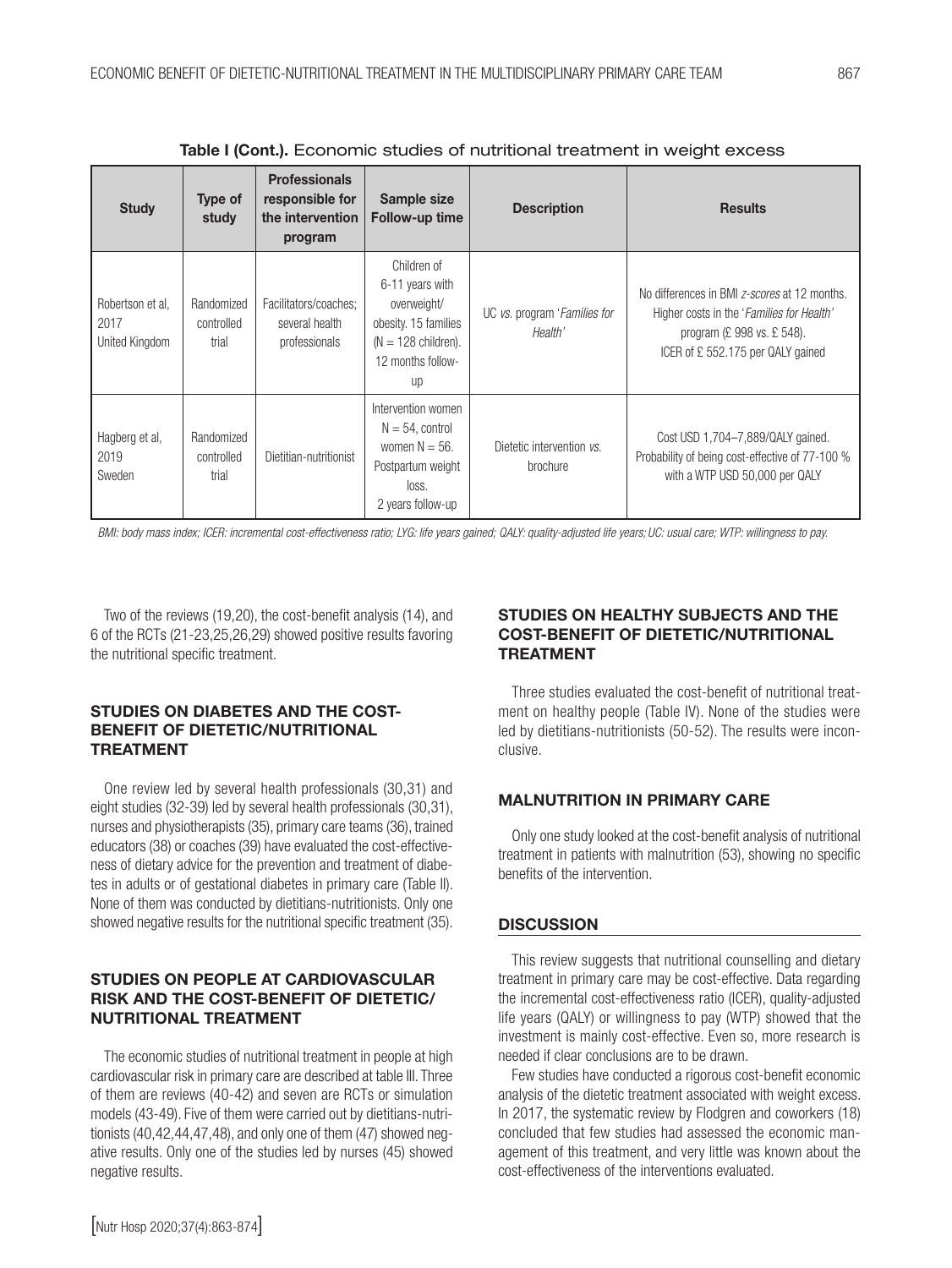| <b>Study</b>                                  | <b>Type of</b><br>study           | <b>Professionals</b><br>responsible<br>for the<br>intervention<br>program | Sample size<br>Follow-up<br>time                                                                            | <b>Description</b>                                                                                      | <b>Results</b>                                                                                                                                                                     |
|-----------------------------------------------|-----------------------------------|---------------------------------------------------------------------------|-------------------------------------------------------------------------------------------------------------|---------------------------------------------------------------------------------------------------------|------------------------------------------------------------------------------------------------------------------------------------------------------------------------------------|
| Eddy et al,<br>2005<br>Hermann et al,<br>2005 | Simulation<br>model               |                                                                           |                                                                                                             | <b>Diabetes Prevention Program</b><br>vs placebo intervention.                                          | Compared with no intervention, reduction of<br>the risk of diabetes and comorbidities.<br>\$1,100/QALY gained                                                                      |
| Bertram et al,<br>2010<br>Australia           | Simulation<br>model               |                                                                           |                                                                                                             | Analysis of the impact of 6<br>interventions: 3 drugs and<br>3 CLS (diet, exercise, diet +<br>exercise) | Most cost-effective option is diet $+$ exercise:<br>cost-effectiveness ratio: AUD 22,500/DALY;<br>followed by metformin                                                            |
| Kolu et al, 2013<br>Finland                   | Randomized<br>controlled<br>trial | Nurses $+$<br>physiotherapists                                            | $N = 399$ pregnant<br>women, at least<br>1 risk factor<br>of gestational<br>diabetes                        | UC vs. intervention                                                                                     | To avoid gaining 1 g of body weight on birth,<br>additional cost of $\epsilon$ 7                                                                                                   |
| Sagarra et al,<br>2014<br>Spain               | Prospective<br>cohort study       | Primary care team                                                         | $N = 2,054$<br>subjects without<br>diabetes.<br>4 years                                                     | UC vs. group CLS vs.<br>individual CLS                                                                  | Cost-utility ratio $\epsilon$ 3,243/QALY gained                                                                                                                                    |
| Pronk et al,<br>2015<br>Li et al, 2015        | Systematic<br>review              | Several health<br>professionals                                           | Of the 28 studies,<br>only 12 had<br>information on<br>costs and only 21<br>studies gave the<br><b>ICER</b> | Several                                                                                                 | Mean ICER: \$13,761/QALY gained.                                                                                                                                                   |
| Neumann et al,<br>2017<br>Sweden              | Simulation<br>model               |                                                                           |                                                                                                             | CLS in diabetes vs. UC                                                                                  | ICER of €3,833-9,215/QALY gained.<br>Probability of 85-91 % of being cost-<br>effective with a WTP threshold of $\epsilon$ 50,000/<br>QALY                                         |
| Leal et al, 2017   Randomized<br>England      | controlled<br>trial               | Trained educators                                                         | $N = 880$<br>prediabetes<br>subjects.<br>3 years                                                            | UC vs. Let's Prevent                                                                                    | $+ 0.046$ QALY; $+ \text{\pounds}$ 168 /3 years<br>intervention group.<br>ICER: £ 3,643/QALY, 86 % probability of<br>being cost-effective with a WTP threshold of<br>£ 20,000/QALY |
| Broekhuizen et<br>al, 2018<br>Europe          | Randomized<br>controlled<br>trial | Coaches                                                                   | $N = 435$ pregnant<br>women, high<br>gestational<br>diabetes risk                                           | UC vs. healthy diet vs.<br>physical activity vs healthy<br>$\text{dist} + \text{physical activity}$     | With WTP € 600/kg- € 750/kg, 90-95 %<br>probability of healthy diet + physical activity<br>more effective than UC                                                                  |

Table II. Economic studies of nutritional treatment in diabetes

*CLS: change in lifestyle; DALY: disability-adjusted life years; ICER: incremental cost-effectiveness ratio; QALY: quality-adjusted life years; UC: usual care; WTP: willingness to pay.*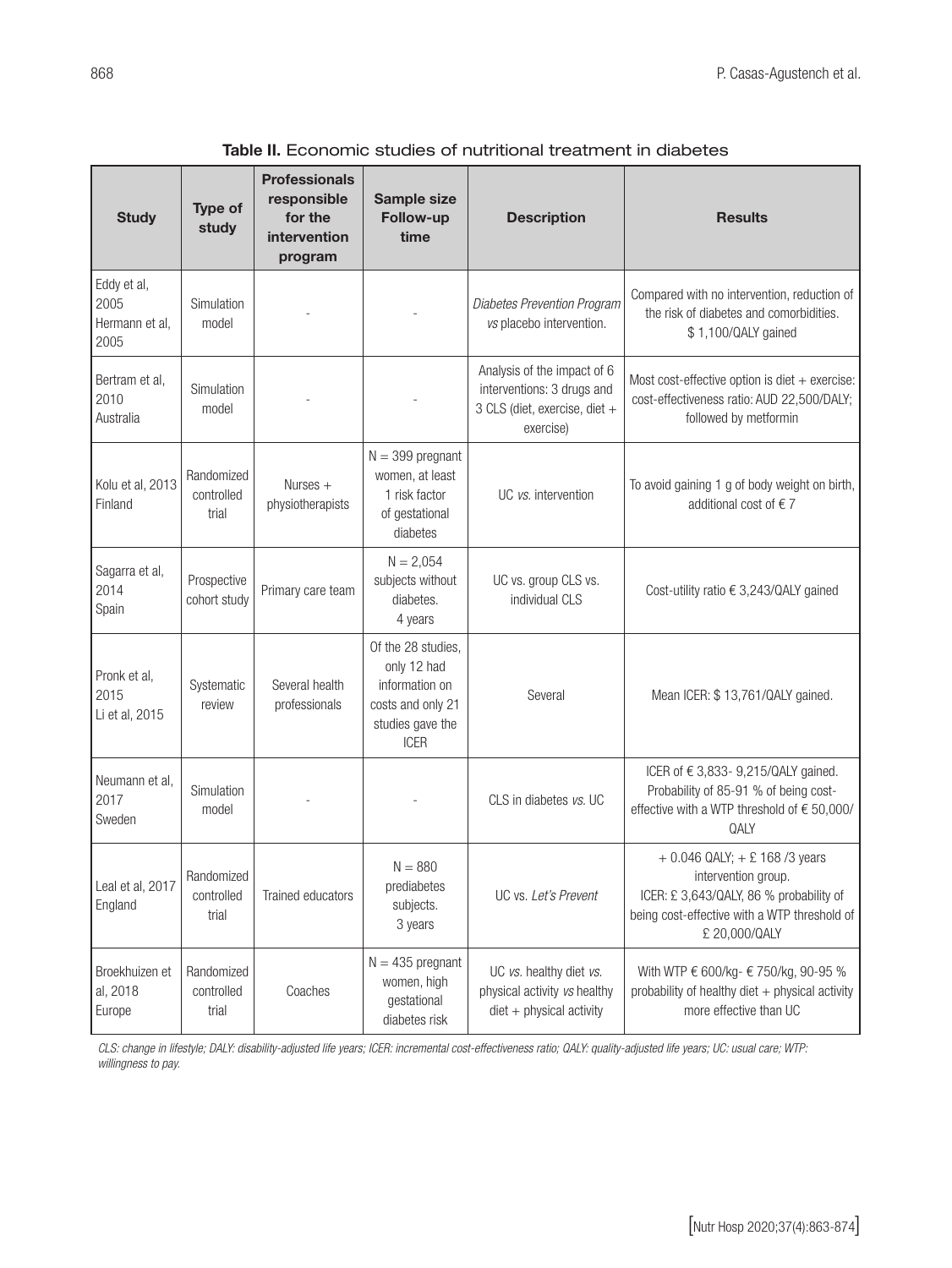| <b>Study</b>                                               | Type of<br>study                  | <b>Professionals</b><br>responsible<br>for the<br>intervention<br>program | Sample size<br>Follow-up<br>time                                                                                    | <b>Description</b>                                                                 | <b>Results</b>                                                                                                                                                                                                                                                                                                                                                                                                |  |
|------------------------------------------------------------|-----------------------------------|---------------------------------------------------------------------------|---------------------------------------------------------------------------------------------------------------------|------------------------------------------------------------------------------------|---------------------------------------------------------------------------------------------------------------------------------------------------------------------------------------------------------------------------------------------------------------------------------------------------------------------------------------------------------------------------------------------------------------|--|
| Olsen et al,<br>2005<br>Denmark                            | Randomized<br>controlled<br>trial | Dietitian-nutritionist                                                    | $N = 503$ subjects.<br>1 year.                                                                                      | Dietetic counsel, primary<br>care physician vs. dietitian                          | 0.0919 LYG (physician) vs. 0.0274 LYG<br>(dietitian).<br>ICER 8,213 DKK/LYG (physician) vs. 59,987<br>DKK/LYG (dietitian)                                                                                                                                                                                                                                                                                     |  |
| Dalziel et al,<br>2007<br>Various                          | Review                            | Various                                                                   |                                                                                                                     | 8 nutritional interventions                                                        | Mediterranean diet AU \$ 1,020/QALY<br>gained.<br>Low fat diet AU \$ 10,000/QALY gained.<br>Intensive program CLS AU \$ 1,880/QALY<br>gained.<br>Nutritional counsel PC AU \$ 10,600/QALY<br>gained.<br>Nurses in PC AU \$ 12,600/QALY gained.<br>2 fruits and 5 vegetables/AU \$ 46/QALY<br>gained.<br>Nutritional int. at mean AU \$ 5,600/QALY<br>gained.<br>CLS in workplace AU \$ 19,800/QALY<br>gained. |  |
| Erisksson et al,<br>2010<br>Sweden                         | Randomized<br>controlled<br>trial | Dietitian-nutritionist<br>+ physical<br>therapist                         | $N = 151$ men<br>and women<br>(18-65 years old).<br>Moderate-high<br>CVR.<br>3 years                                | UC $vs.$ UC $+$ CLS<br>intervention                                                | Savings: \$47/subject.<br>\$1,668-4,813/QALY gained (no savings<br>discount).<br>89 %-100 % probability of being effective<br>with a WTP \$ 50,000.                                                                                                                                                                                                                                                           |  |
| Smith et al,<br>2010<br><b>United States</b><br>of America | Simulation<br>model               |                                                                           |                                                                                                                     | <b>Diabetes Prevention Program</b>                                                 | 0.01 QALY gained. \$3,420/ QALY gained.<br>78 % of the models with a lower cost than \$<br>20,000/QALY gained                                                                                                                                                                                                                                                                                                 |  |
| Mistry et al,<br>2012<br>Europe                            | Randomized<br>controlled<br>trial | <b>Nurses</b>                                                             | $N = 2024$ with no<br>CVD.<br>1 year                                                                                | UC vs. EUROACTION<br>intervention                                                  | Intervention costs: £362-419.<br>0.076-0.085 QALY gained.<br>ICER £ 5,539-4,266/QALY gained                                                                                                                                                                                                                                                                                                                   |  |
| Saha et al,<br>2013<br>Sweden                              | Randomized<br>controlled<br>trial | Dietitian-nutritionist<br>+ physical<br>therapist                         | $N = 145.$<br>3 years                                                                                               | UC vs. intensive CLS<br>program                                                    | -0.43 QALY (UC) vs. 0.03 QALY (CLS); total<br>0.46 QALY gained                                                                                                                                                                                                                                                                                                                                                |  |
| Van Wier et al,<br>2013<br>The<br>Netherlands              | Randomized<br>controlled<br>trial | Nurses                                                                    | $N = 622$ men and<br>women (30-50<br>years old) at risk<br>of type 2 diabetes<br>mellitus and/or<br>CVD.<br>2 years | 6 face-to-face counselling<br>sessions + three-monthly<br>sessions by phone vs. UC | Small, statistically non-significant<br>differences in risk scores and QALY gained<br>were found between the intervention and<br>UC group                                                                                                                                                                                                                                                                     |  |

|  |  |  |  |  |  |  | Table III. Economic studies of nutritional treatment in people with high cardiovascular risk |  |
|--|--|--|--|--|--|--|----------------------------------------------------------------------------------------------|--|
|--|--|--|--|--|--|--|----------------------------------------------------------------------------------------------|--|

*(Continuation in the next page)*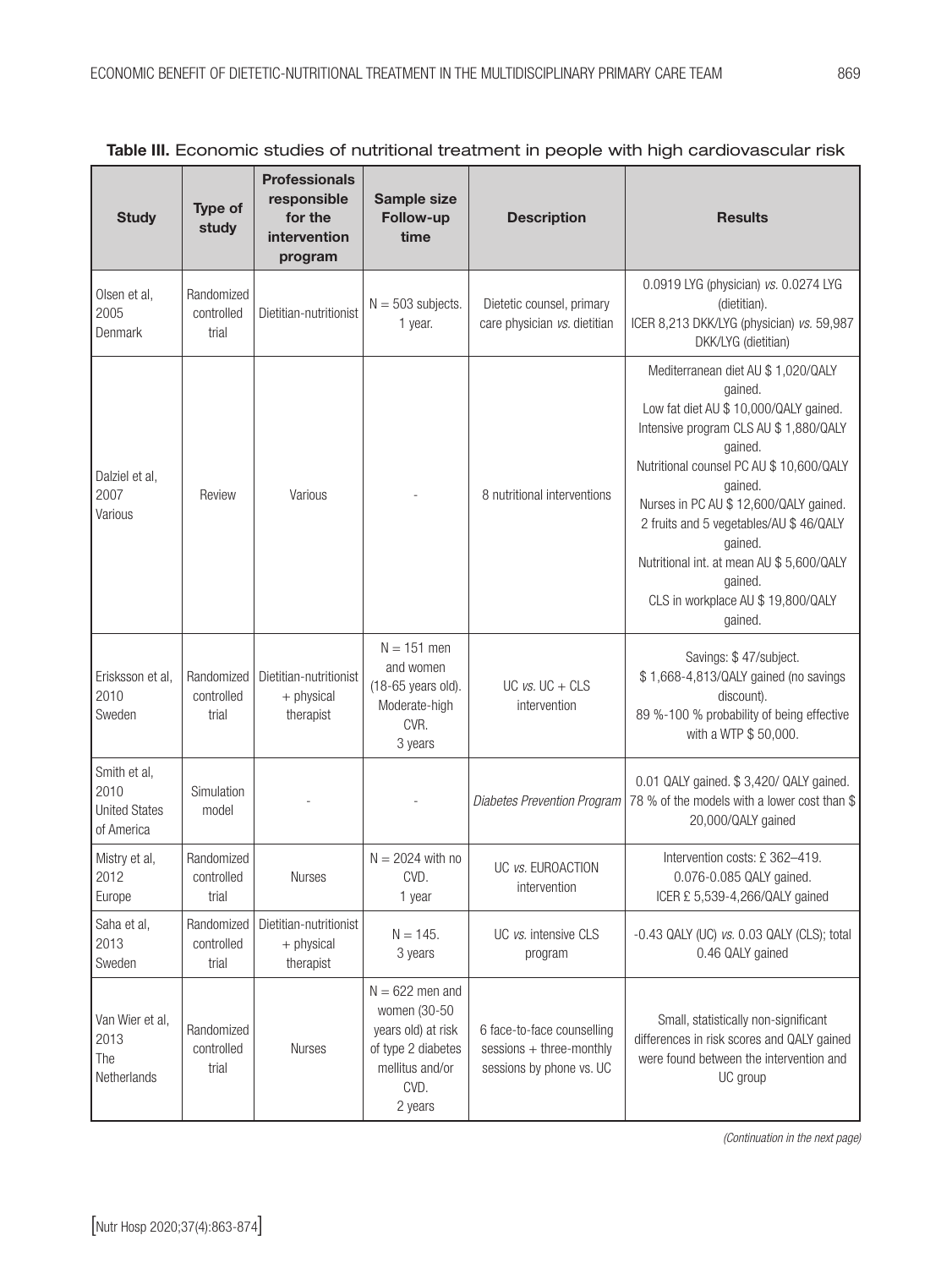| <u>uaruruvasuurar risn</u>                     |                         |                                                                                  |                                                                                                           |                                                                                      |                                                                                                            |  |  |
|------------------------------------------------|-------------------------|----------------------------------------------------------------------------------|-----------------------------------------------------------------------------------------------------------|--------------------------------------------------------------------------------------|------------------------------------------------------------------------------------------------------------|--|--|
| <b>Study</b>                                   | <b>Type of</b><br>study | <b>Professionals</b><br>responsible<br>for the<br><i>intervention</i><br>program | Sample size<br>Follow-up<br>time                                                                          | <b>Description</b>                                                                   | <b>Results</b>                                                                                             |  |  |
| Howatson et al.<br>2015<br>New Zealand         | Systematic<br>review    | Dietitian-nutritionist                                                           | 21 studies (8<br>RCTs, 6 non-<br>RCTs, 3 reviews),<br>economic data<br>only in 3 studies<br>and 1 review) | CLS vs. UC                                                                           | Saving of NZ \$ 5.50-99 for each NZ \$ 1<br>invested in dietetic intervention                              |  |  |
| Lin et al, 2017<br>United States<br>of America | Simulation<br>model     |                                                                                  |                                                                                                           | Various nutritional<br>interventions in subjects with<br>cardiovascular risk factors | Intervention cost \$ 262; 0.019 QALY<br>gained/person. \$13,900/QALY gained                                |  |  |
| Sikand et al,<br>2018<br>Various               | Review                  | Dietitian-nutritionist                                                           | 34 studies, only<br>with economic<br>data                                                                 | Nutritional dietary<br>intervention<br>in patients with dyslipidemia                 | $+$ 0.75-0.78 QALY with treatment and<br>reduction of \$638-1,456 per patient and<br>year<br>in medication |  |  |

# Table III (Cont.). Economic studies of nutritional treatment in people with high cardiovascular risk

*AU: Australian; CLS: change in lifestyle; CVD: cardiovascular disease; DKK: Danish currency; ICER: incremental cost-effectiveness ratio; LYG: life years gained; PC: primary care; QALY: quality-adjusted life years; RCT: randomized controlled trial; UC: usual care; WTP: willingness to pay.* 

| <b>Study</b>                                                | <b>Type of</b><br>study           | <b>Professionals</b><br>responsible<br>for the<br>intervention<br>program                           | Sample size<br>Follow-up time                                                                                                                                                                                  | <b>Description</b>                                                                                                                                                                 | <b>Results</b>                                                                                                                                                                                                  |
|-------------------------------------------------------------|-----------------------------------|-----------------------------------------------------------------------------------------------------|----------------------------------------------------------------------------------------------------------------------------------------------------------------------------------------------------------------|------------------------------------------------------------------------------------------------------------------------------------------------------------------------------------|-----------------------------------------------------------------------------------------------------------------------------------------------------------------------------------------------------------------|
| Speed et al,<br>2010<br>United Kingdom                      | Randomized<br>controlled<br>trial | The dietitian-<br>nutritionist provides<br>the physicians<br>involved in the<br>study with training | $N = 154$<br>subjects $\geq 55$<br>years with chronic<br>constipation.<br><b>Months</b>                                                                                                                        | Laxatives vs dietetic counsel<br>and CLS <sup>a</sup> standard non<br>personalised vs dietetic<br>counselling and CLS <sup>a</sup><br>personalised.                                | Savings of $f$ 13.34 in the personalized<br>group compared with control group and<br>less cost savings in the standard group                                                                                    |
| Emmons et al,<br>2014<br><b>United States</b><br>of America | Randomized<br>controlled<br>trial | Not specified                                                                                       | $N = 2,440$<br>subjects $\geq$ 18 years<br>with no diagnosis of<br>dementia, blindness,<br>neurodegenerative<br>disease or psychiatric<br>disease in the last 5<br>years, and no cancer<br>treatment 18 months | UC vs. healthy intervention<br>self-guided by the<br>patient (HD2) vs. healthy<br>intervention $+2$ coach<br>phone calls (HD2 + CC), on<br>the score of multiple risk<br>behaviors | The improvement of 1 unit in the score<br>of multiple risk behaviors was<br>of \$319 for HD2, and of \$440<br>for $HD2 + CC$ . The multiple risk<br>behavior score improved in both<br>groups as compared to UC |
| Guilliford et al,<br>2014<br>United Kingdom                 | Cohort<br>study                   |                                                                                                     | $N = 262,704$ healthy<br>adults, no chronic<br>disease, registered in<br><b>Primary Care</b>                                                                                                                   | Healthy diet                                                                                                                                                                       | QALY per 1,000 participants: -0.32;<br>probability of being cost-effective<br>(£30,000 / QALY) is only 47.9 %                                                                                                   |

# Table IV. Economic studies of nutritional treatment in healthy people

*CLS: change in lifestyle; UC: usual care; QALY: quality-adjusted life-years.*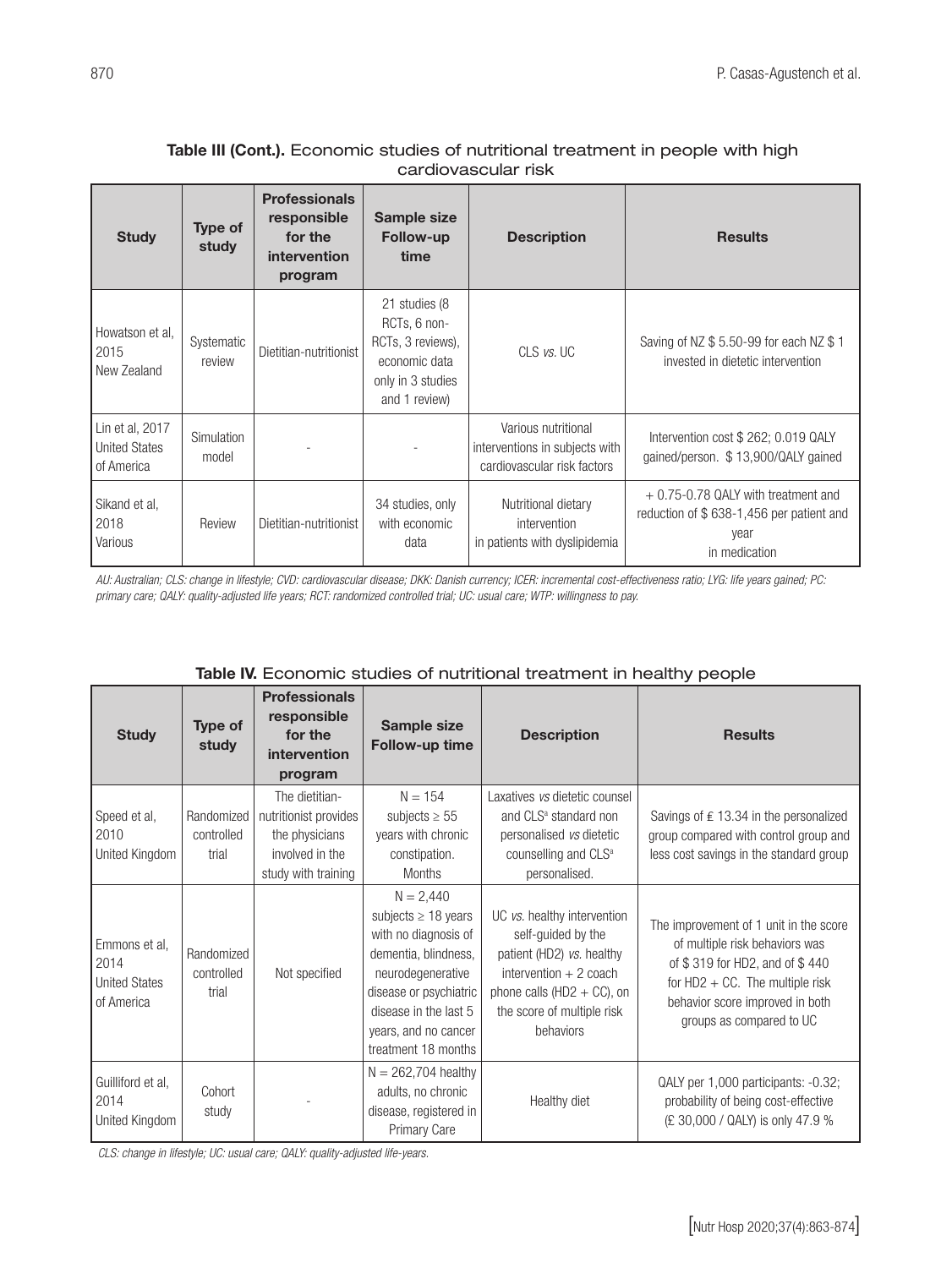Similarly, another systematic review published by Loveman et al. (20) revealed the poor quality of cost-effectiveness analyses of weight management programs. According to Loveman et al., for every QALY gained with nutritional interventions, £ 473 were saved in one of the studies, or an extra £ 7,200 were spent on the program including a nutritional intervention as compared with routine care (20). Robertson et al. (19) concluded that the evidence available on the economics of obesity management in men is limited and heterogeneous. They found only three studies on dietary intervention that suggested that intervening in lifestyle changes can be highly cost-effective in overweight and obese men. Several RCTs have conducted economic assessments of nutritional treatment in adults with obesity in primary care settings. Hagberg et al. (29) compared the cost and the effectiveness of a post-partum dietetic treatment program with usual treatment. The cost-effectiveness analysis was based on the QALY and cost-effectiveness ratios, and demonstrated that dietary treatment as led by dietitians-nutritionists was cost-effective. Little et al. (26) proved that a dietetic intervention based on behavioural treatment via internet, with nurse support, was cost-effective, and that a significant weight loss can be achieved. McRobbie et al. (25) compared the effect of the usual nutritional treatment performed by nurses with an intensive group weightloss program, and found that the program was cost-effective (£ 7,742 per QALY; ratios between £ 20,000-30,000 per QALY gained are considered effective). In 2012, the Dutch Association of Dietitians (14) published a document that analysed the cost-benefit of nutritional treatment as led by a dietitian-nutritionist in subjects with overweight/obesity and associated comorbidities. The results showed that a dietetic-nutritional treatment provides a benefit of  $\epsilon$  0.4 to  $\epsilon$  1.9 billion over a period of 5 years. So, for every € 1 invested in dietary advice in these subjects, society gets a net € 14 to € 63 in return:  $\epsilon$ 56 as health improvement (measured in QALY),  $\epsilon$  3 as sanitary savings (medication, hospital admissions), and  $\epsilon$  4 as productivity gains (improved productivity and less work absenteeism). On the other hand, the weight-loss program analysed by Tsai et al. (23) was not cost-effective, because the costs were higher for the intervention, and they found no significant differences in the QALY gained. Subsequently, in another study, Tsai et al. (24) analysed the medication costs associated to two weight-loss programs consisting of 6 months of intensive lifestyle changes and subsequent randomization to standard or intensive maintenance. No differences were found between groups. Further research is needed because economic parameters other than the costs associated with the medication were not measured. Fuller et al. (21) compared the usual intervention in primary care with a commercial program (*Weight Watchers*), and demonstrated that intensive nutritional treatment achieved profitable cost-effectiveness ratios. In children, the "Families for Health" program (27,28) did not achieve greater weight loss and its costs were higher, so the authors considered the program to be less cost-effective than the control group. Hollinghurst et al. (22) compared three specific childhood obesity programs. The intensive program was more effective but much more expensive.

Bertram et al. (34) demonstrated the cost-effectiveness of lifestyle changes in the treatment of prediabetes. They showed that changes in diet and physical activity provided a better cost-effectiveness ratio than pharmacological treatment. Leal et al. (38) estimated the cost-effectiveness of a structured diabetes prevention program in subjects with prediabetes (*Let's Prevent*). The intervention group gained 0.046 QALY in 3 years, with an additional cost of £ 168 per person compared to the standard group. The increase in the cost-effectiveness ratio (£ 3,643/QALY) presented an 86 % probability of being cost-effective. The lifestyle change program Diabetes Prevention Program (DPP) (32,33) also proved to be effective, and it was cost-effective (33) although not in all the analyses (32). Neumann et al. (37) studied the cost-effectiveness of a type-2 diabetes mellitus (T2DM) prevention program. The researchers demonstrated that delaying the onset of T2DM is feasible and cost-effective. In Catalonia, Sagarra et al. (36) demonstrated that it was only necessary to invest  $\epsilon$  746 in individual treatment or € 108 in group treatment to avoid a new case of diabetes. Some studies have also assessed the cost-effectiveness of nutritional treatment in gestational diabetes. Broekhuizen et al. (39) carried out an economic analysis in nine European countries. Compared with the standard treatment, the "healthy diet  $+$  physical activity" intervention was cost-effective. Also in gestational diabetes, Kolu et al. (35) showed that an additional cost of  $\epsilon$  7 was required to prevent an increase in baby body weight of 1 g at birth. So the authors concluded that the program was effective but not cost-effective. Pronk et al. (30) and Li et al. (31) made a systematic review of the studies that provided economic data on the benefits of nutritional treatment in adolescents or adults with a high risk of T2DM. They found a mean cost-effectiveness ratio of \$ 13,761/ QALY gained, so they recommend using lifestyle-change programs because the economic evidence shows that they are cost-effective.

In patients with cardiovascular diseases, Lin et al. (46) showed that, compared with no intervention, the ICER of the intervention would be \$ 13,900/QALY. Cost savings ranged from \$ 302 per capita for those who were obese with impaired fasting glucose, hypertension, and dyslipidemia, to a cost of \$ 103,200/QALY for overweight people without these conditions. The conclusion was that the dietary intervention, with a WTP standard cutoff of \$ 50,000/QALY, is cost-effective. Eriksson et al. (48) conducted a study in people at moderate-high cardiovascular risk. The savings were \$ 47 per participant, and the costs per QALY gained ranged from \$ 1,668 to \$ 4,813. The probability of the program being cost-effective was 89-100 %. So, the program was highly cost-effective. Also in people at high cardiovascular risk, the results of the cost-effectiveness analysis of the EUROACTION study were published by Mistry et al. (43). The intervention had higher costs and less QALY than the standard treatment, so the EUROACTION program would only be cost-effective in less than 6 % of cases. Saha et al. (44) obtained a gain of 0.46 QALY in the intervention group compared with the control group, and the authors concluded that the intervention was cost-effective. Van Wier et al. (45) regarded the gain in QALY to be non-cost effective. Smith et al. (49) compared the cost-effectiveness of a modified Diabetes Prevention Program with standard treatment in people with met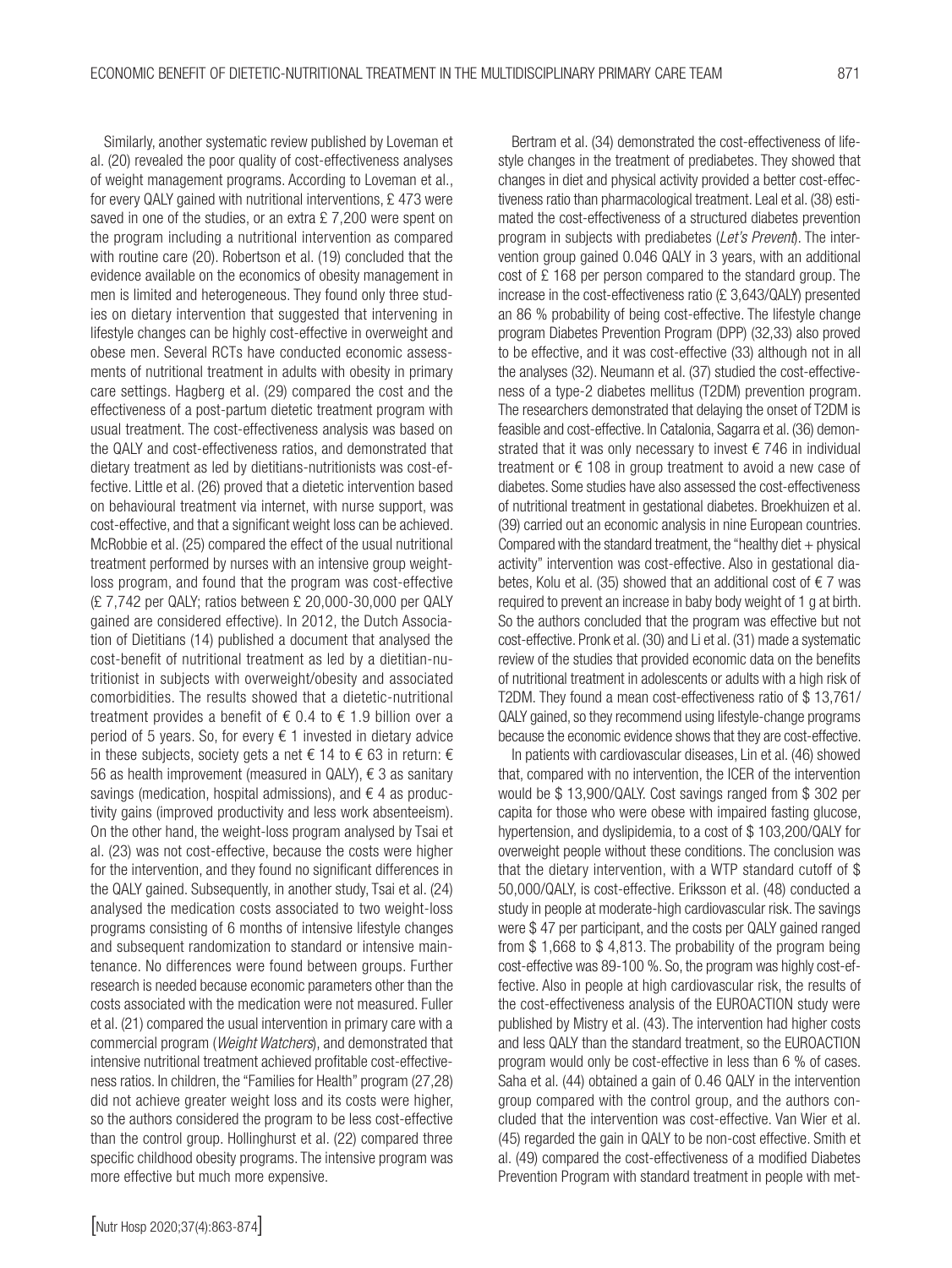abolic syndrome. The standard treatment reduced the relative risk of metabolic syndrome but the DPP reduced it more, and achieved a 0.01 QALY gain. In 2005, Olsen et al. (47) compared the effect of dietary advice provided by a dietitian-nutritionist or a physician, and found that treatment by physicians was the most cost-effective option. Howatson et al. in 2015 (41) published a systematic review to determine whether dietary intervention in primary care was effective and cost-effective. All the publications found with economic data showed economic advantages, and the recommendation was to incorporate dietitians-nutritionists into primary care in New Zealand, as they could save the National Health System NZ \$ 5.50 to NZ \$ 99 for each NZ \$ 1 invested in dietary intervention. Dalziel et al. (41) analyzed the cost-effectiveness of various nutritional treatments. The 8 interventions submitted to economic analysis can be considered cost-effective. Sikand et al. (42) published a systematic review that evaluated the clinical effectiveness and cost benefits of dietitian-administered nutritional therapy in people with dyslipidemia. The results showed an improvement in QALY and a reduction of costs in medication, associated with improvements in clinical objectives.

In healthy people, Emmons et al. (50) compared the effectiveness of two treatments, showing that both improved the multiple risk score behavior when compared with the usual treatment, with no significant differences between the two versions. Gulliford et al. (51) showed that a treatment with a balanced diet was associated with an increase in the number of years lived without illness, but in the cost-utility analysis the probability of being cost-effective increased only in the age range of 50-74 years. In participants with chronic constipation, Speed et al. (52) studied the clinical effectiveness and cost-effectiveness of laxatives (control group) versus standardized but not personalized dietary advice and lifestyle recommendations, and personalized and reinforced dietary advice and lifestyle recommendations. Due to the low number of participants in the process, it was not possible to draw firm conclusions about the clinical effectiveness of the interventions. The data on health care costs show that the personalized group seemed to perform best and produce the greatest cost savings.

In malnourished patients, Schilp et al. (53) found no significant differences in body weight, QALY, or total cost between groups. Therefore, more studies are necessary to evaluate the cost-effectiveness of dealing with malnutrition in unpredictable people by dietary treatment in primary care.

In summary, the results from this review showed that nutritional counselling was led by a dietitian-nutritionist in two studies conducted in an overweight or obese population, both of which showed positive, cost-effective results. We found no studies led by a dietitian-nutritionist in people with T2DM. However, a total of three RCTs and two systematic reviews assessed nutritional counselling as led by a dietitian-nutritionist in people harbouring cardiovascular risk factors in the primary care setting. Two of these RCTs showed that the nutritional intervention of a dietitian-nutritionist in primary care was positive in terms of cost-effectiveness and economic results. The only study led by dietitians-nutritionists in older people with malnutrition showed that dietary treatment was not cost-effective as compared to usual care in older people with malnutrition. This lack of effect could be explained by the limited intensity (2.4 hours in the intervention group and 0.2 hours in the control group) and short duration of the treatment provided.

The studies we have reviewed have several methodological limitations that should be taken into account in future research. The size of many of the samples does not provide sufficient statistical power to draw clear conclusions. This is a common problem of economic evaluations (54). Likewise, the main objective of some studies was not to assess the cost of nutritional intervention, and the differences seen in the populations studied (heterogeneous populations, not always in the primary care setting, or with different baseline pathologies, etc.) also make it difficult to draw appropriate conclusions. The different methodologies used (cost-minimization analysis, cost-benefit analysis, cost-utility analysis, or cost-effectiveness) may also introduce an additional factor of variability.

The person responsible for dietary treatment in primary care may be another factor of confusion when assessing cost-effectiveness. Several studies have demonstrated the cost-effectiveness of dietary treatment when led by a dietitian-nutritionist, the expert healthcare professional in dietary counselling (14). The medical and nursing professionals in primary care have limited time to attend to patients, and this often makes it difficult to allocate a specific time in each visit to dietetic and nutritional treatment, as well as changes in physical activity. Giving dietitians-nutritionists a greater role to play in primary care will make it possible to assess the personal situation of each patient with a chronic illness, establish individual goals, and motivate a change in lifestyle.

The Mediterranean diet has been reported to be one of the most cost-effective interventions, together with an intensive lifestyle change program (55). The PREDIMED multicenter study also proved the efficacy of nutritional intervention to reduce the incidence of diabetes (55), metabolic syndrome (56), and cardiovascular disease, as well as mortality for all causes in individuals at high cardiovascular risk (57). However, such nutritional intervention has not been analysed in terms of cost-effectiveness.

It should also be noted that there are many limiting factors in dietetic and nutritional treatment that require intervention by a dietitian-nutritionist: for example, compliance with treatment, sociocultural factors, channel used for the intervention (email, telephone, individual or group visit, information leaflet), intensity (weekly, monthly, quarterly, etc.), and duration of treatment. All these factors can vary the effectiveness on clinical objectives and, therefore, influence the economic analysis of effectiveness. A professional dietitian-nutritionist can discern the most recommended therapeutic option in each specific case. In fact, in the UK, the British Dietetic Association considers that dietitians-nutritionists play a key role in primary care, and recently proposed to extend their role by creating the specialisation of "expert generalist" (58). The UK also has specialist dietitians-nutritionists who work predominantly in general practices and medical management teams in clinical commissioning groups to help prescribe nutritional products effectively and appropriately. Data from audits carried out in primary care indicate that up to 75 % of adult prescriptions for oral nutritional supplements were not appropriate according to the criteria and dietetic judgement of the Advisory Committee for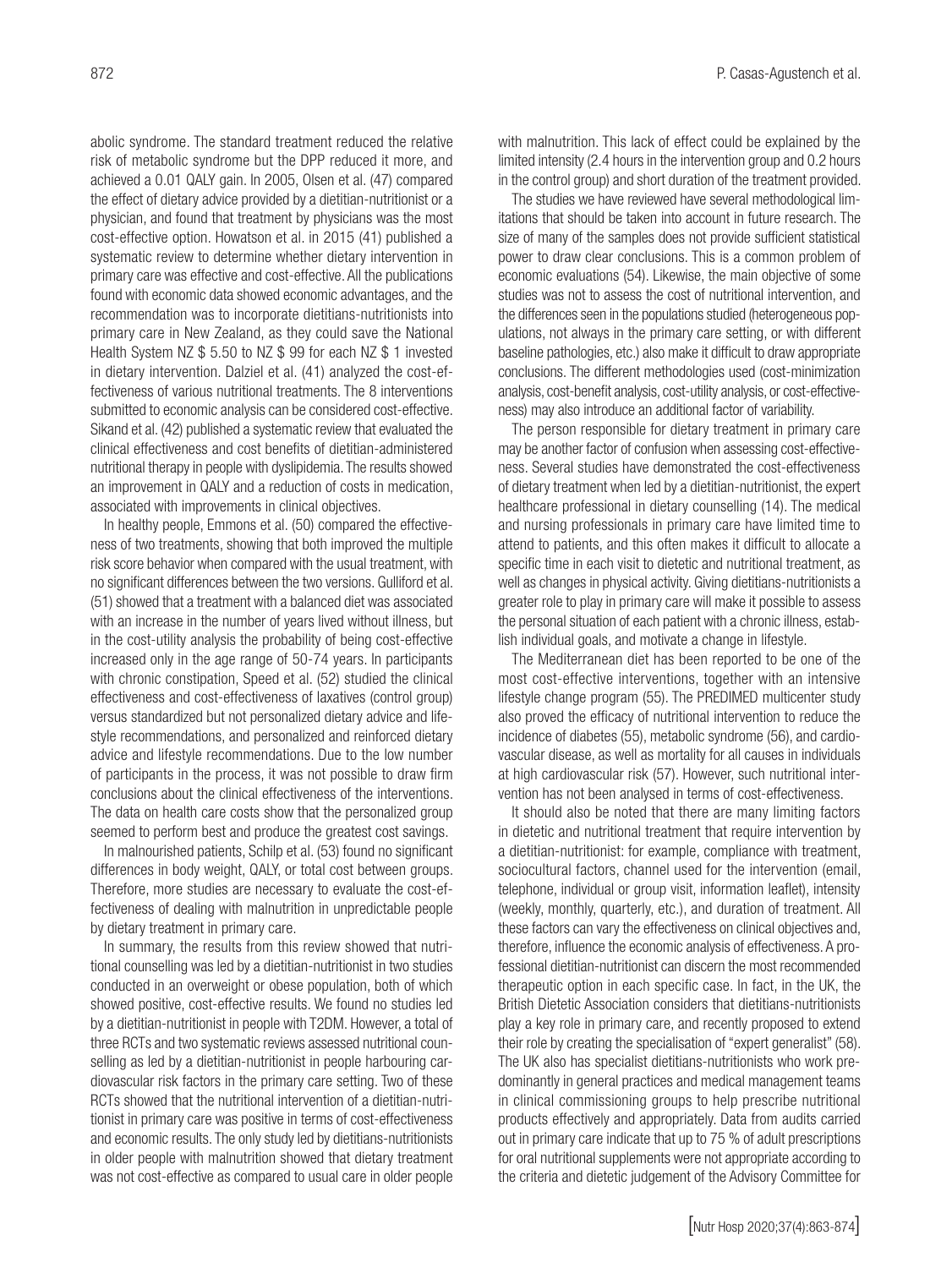Borderline Substances (59). Therefore, evidence shows that optimal nutrition—including medical nutrition—as part of a patient's total care also has functional and clinical benefits, resulting in a reduction of health care costs (60).

Therefore, incorporating or increasing the presence of dietitians-nutritionists in primary care would improve quality of life, reduce the demand for specialized medical care, enable people to self-control their chronic diseases, reduce the demand for medical visits, reduce the need for hospitalization, reduce the prescription of drugs, and reduce absenteeism.

Finally, it should be noted that the European Commission has recently published *A New Management for the Primary Care in Europe: Reconsidering the Evaluation of Tools and Methodologies,* drawn up by the Group of Experts on the Evaluation of the Performance of Health Systems (2), which shows that primary care must be enhanced by evaluating the performance of all the health professions that work in multidisciplinary teams, including dietitians-nutritionists.

### **CONCLUSION**

Dietitians-nutritionists are registered health professionals who apply robust scientific knowledge on food and nutrition. Most of the dietary treatments led by dietitians-nutritionists in primary care have proven cost-effective. Therefore, incorporating or increasing the presence of dietitians-nutritionists in primary-care multidisciplinary teams will allow the population access to the best qualified healthcare professionals to carry out dietetic and nutritional treatment for various pathological states, and to promote health and prevent disease in both individuals and the community. The primary care team including dietitians-nutritionists may also increase life expectancy and quality of life, reduce the risk of such chronic diseases as obesity, diabetes, hypertension, malnutrition, etc., and at the same time be cost-effective in terms of health expenditure. Even so, more research is required to confirm these conclusions.

#### REFERENCES

- 1. Kruk ME, Gage AD, Arsenault C, Jordan K, Leslie HH, Roder-DeWan S, et al. High-quality health systems in the Sustainable Development Goals era: time for a revolution. Lancet Glob Health. 2018;6(11):e1196-e1252. Review. Erratum in: Lancet Glob Health. 2018. Erratum in: Lancet Glob Health 2018;6(11):e1162. DOI: 10.1016/S2214-109X(18)30456-X
- 2. European Commission. A new drive for primary care in Europe: Report of the Expert Group on Health Systems Performance Assessment. Luxembourg: European Commission; 2018. [Accessed 2019 Feb 11]. Available at: https:// ec.europa.eu/health/sites/health/files/systems\_performance\_assessment/ docs/2018\_primarycare\_eg\_en.pdf.
- 3. International Confederation of Dietetic Association. Dietitians-nutritionists around the World. - Their Education and their Work; 2016. [Accessed 2019 May 24]. Available at: https://www.internationaldietetics.org/Downloads/2016-ICDA-Education---Work-report.aspx.
- 4. Dietitians of Canada. The Dietitian Workforce in Canada: Meta-Analysis Report; 2011. [Accessed 2019 Jan 29]. Available at: https://www.dietitians. ca/Downloadable-Content/Public/Workforce-Meta-Analysis-Report-English-pdf.aspx.
- 5. Dietitians of Canada. The Dietetic Workforce in British Columbia: Survey Report; 2016. [Accessed 2019 Jan 29]. Available at: https://www.dietitians. ca/Downloads/Public/2016-BC-Dietetic-Workforce-Survey-Report.aspx.
- 6. Dietitians New Zealand, Summary Document. Position paper and systematic review: contributions of dietitians to the primary health care workforce. Dietitians New Zealand; 2014.
- 7. Diabetes UK, NHS Diabetes and DMEG. 2010 Dietitian Workforce Survey Report: Mar 2012.
- 8. Rogers D. Compensation and benefits survey 2017. J Acad Nutr Diet 2018;118(3):499-511. DOI: 10.1016/j.jand.2017.11.016
- 9. Ministerie van Volksgezondheid, Welzijn en Sport. Beantwoording vragen AO Zorgverzekeringswet/pakketadvies 2011 [General meeting answers to questions regarding health insurance act/package advice 2011]. Den Haag: VWS, 2011. [Accessed 2019 Feb 10]. Available at: https://pdfs.semanticscholar. org/c68b/f4bd00ea25c50ba384aafbd5582ce558df1b.pdf.
- 10. Mogre V, Aryee PA, Stevens FC, Scherpbier AJA. Future doctors' nutrition-related knowledge, attitudes and self-efficacy regarding nutrition care in the general practice setting: a cross-sectional survey. Med Sci Educ 2017:1-8. DOI: 10.1007/s40670-017-0413-5
- 11. Beckingsale L, Fairbairn K, Morris C. Integrating dietitians into primary health care: benefits for patients, dietitians and the general practice team. J Prim Health Care 2016;8(4):372-80. DOI: 10.1071/HC16018
- 12. Howatson, A, Wall C. Dietitians New Zealand position paper and systematic review: contribution of dietitians to the primary healthcare workforce. Wellington: Dietitians New Zealand; 2014. DOI: 10.1071/HC15324
- 13. Gradwell E, Raman PR. The Academy of Nutrition and Dietetics National Coverage Determination formal request. J Acad Nutr Diet 2012;112(1):149-76. DOI: 10.1016/j.jada.2011.10.018
- 14. Lammers M, Kok L. Cost-benefit analysis of dietary treatment. Amsterdam: SEO Economic Research; 2012. [Accessed 2019 Feb 5]. Available at: http:// www.seo.nl/uploads/media/2012-76a\_Cost-benefit\_analysis\_of\_dietary treatment.pdf.
- 15. Baladia E, Basulto J, Padró L. Documento para la introducción del dietista-nutricionista en el Sistema Sanitario Catalán. Act Diet 2008;12:20-6. DOI: 10.1016/S1138-0322(08)72640-3
- 16. Russolillo G, Baladia E, Moñino M, Colomer M, García M, Basulto J, et al. Incorporación del dietista-nutricionista en el Sistema Nacional de Salud: Declaración de Postura de la Asociación Española de Dietistas-Nutricionistas. Act Diet 2009;13(2):62-9. DOI: 10.1016/S1138-0322(09)71736-5
- 17. Estruch R, Ros E, Salas-Salvadó J, Covas MI, Corella D, Arós F, et al. Primary prevention of cardiovascular disease with a Mediterranean diet. N Engl J Med. 2013;368(14):1279-90. Erratum in: N Engl J Med 2014;370(9):886. Corrected and republished in: N Engl J Med 2018;378(25):e34. Retraction in: N Engl J Med 2018;378(25):2441-2.
- 18. Flodgren G, Gonçalves-Bradley DC, Summerbell CD. Interventions to change the behaviour of health professionals and the organisation of care to promote weight reduction in children and adults with overweight or obesity. Cochrane Database Syst Rev 2017;11:CD000984. DOI: 10.1002/14651858. CD000984.pub3
- 19. Robertson C, Archibald D, Avenell A, Douglas F, Hoddinott P, van Teijlingen E, et al. Systematic reviews of and integrated report on the quantitative, qualitative and economic evidence base for the management of obesity in men. Health Technol Assess 2014;18(35):v-vi,xxiii-xxix,1-424. DOI: 10.3310/ hta18350
- 20. Loveman E, Frampton GK, Shepherd J, Picot J, Cooper K, Bryant J, et al. The clinical effectiveness and cost-effectiveness of long-term weight management schemes for adults: a systematic review. Health Technol Assess 2011;15(2):1-182. DOI: 10.3310/hta15020
- 21. Fuller NR, Colagiuri S, Schofield D, Olson AD, Shrestha R, Holzapfel C, et al. A within-trial cost-effectiveness analysis of primary care referral to a commercial provider for weight loss treatment, relative to standard care--an international randomised controlled trial. Int J Obes (Lond) 2013;37(6):828- 34. DOI: 10.1038/ijo.2012.139
- 22. Hollinghurst S, Hunt LP, Banks J, Sharp DJ, Shield JP. Cost and effectiveness of treatment options for childhood obesity. Pediatr Obes 2014;9(1):e26-34. DOI: 10.1111/j.2047-6310.2013.00150.x
- 23. Tsai AG, Wadden TA, Volger S, et al. Cost-effectiveness of a primary care intervention to treat obesity. Int J Obes (Lond) 2013;37(Suppl 1):S31-7. DOI: 10.1038/ijo.2013.94
- 24. Tsai AG, Juarez-Colunga E, Felton S, Speer RB, Bessesen DH, Atherly AJ. Medication costs during an 18 month clinical trial of obesity treatment among patients encountered in primary care. BMC Obes 2015;2:24. DOI: 10.1186/ s40608-015-0054-4
- 25. McRobbie H, Hajek P, Peerbux S, Kahan BC, Eldridge S, Trépel D, et al. Tackling obesity in areas of high social deprivation: clinical effectiveness and cost-effectiveness of a task-based weight management group programme - a